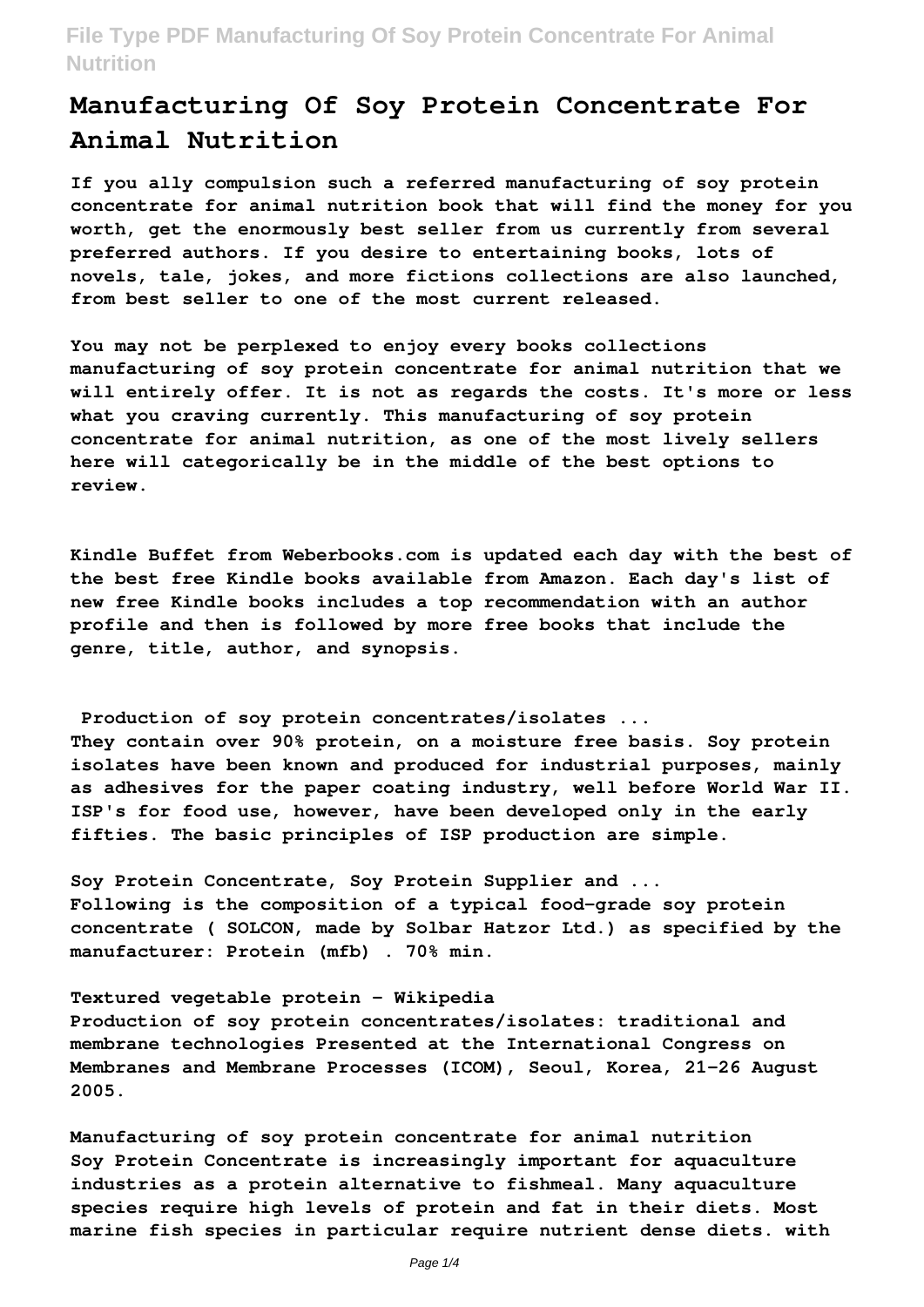**40-55% crude protein and up to 30% fat.**

**Technology of production of edible flours and protein ... Soy protein is a protein that is isolated from soybean.It is made from soybean meal that has been dehulled and defatted.Dehulled and defatted soybeans are processed into three kinds of high protein commercial products: soy flour, concentrates, and isolates.Soy protein isolate has been used since 1959 in foods for its functional properties.**

#### **Soy protein concentrate**

**Textured or texturized vegetable protein (TVP), also known as textured soy protein (TSP), soy meat, or soya chunks is a defatted soy flour product, a by-product of extracting soybean oil. It is often used as a meat analogue or meat extender. It is quick to cook, with a protein content comparable to certain meats.**

**Soy Protein Concentrate - an overview | ScienceDirect Topics Soy-protein concentrate s (SPCs) and soy (SPIs) are the representative soy Conventionally, SPCs and SPIs have been produced by removing nonprotein portions such as oil, soluble sugars, and minerals using dissolving solvents or different pH cond itions.**

**Global Soy Protein Concentrate Market 2020 Trends Forecast ... However, the final protein content in okara (approximately 80%) did not reach the target value (90%) owing to the greater presence of soluble fibers that were retained by the membrane. Solubility curve of membrane okara protein concentrate (MOPC) showed lower solubility than soy protein concentrate and a commercial isolate in the entire pH range.**

**Manufacturing Soy -Protein Concentrates and Isolates by ... SUMMARY – Soy protein concentrate (SPC) is produced from defatted soy flakes. Soluble carbohydrates (oligosaccharides) are removed from the defatted flakes. Currently two methods are applied in the manufacturing of SPC: the extraction method or the enzymatic degradation of carbohydrates.**

**Soy Protein Concentrate Manufacturers | Suppliers of Soy ... Soy protein concentrate is widely used as functional or nutritional ingredient in a wide variety of food products, mainly in baked foods, breakfast cereals and in some meat products. Soy protein concentrate is used in meat and poultry products to increase water and fat retention, and to improve nutritional values.**

#### **Protein Manufacturing - JW Nutritional, LLC**

**Soy Protein Concentrate, also known as concentrated Soy protein, is manufactured from high quality Non-GMO soy flour, available as yellow or milk white powder. Soy protein is a complete protein that contains all nine of the essential amino acids.**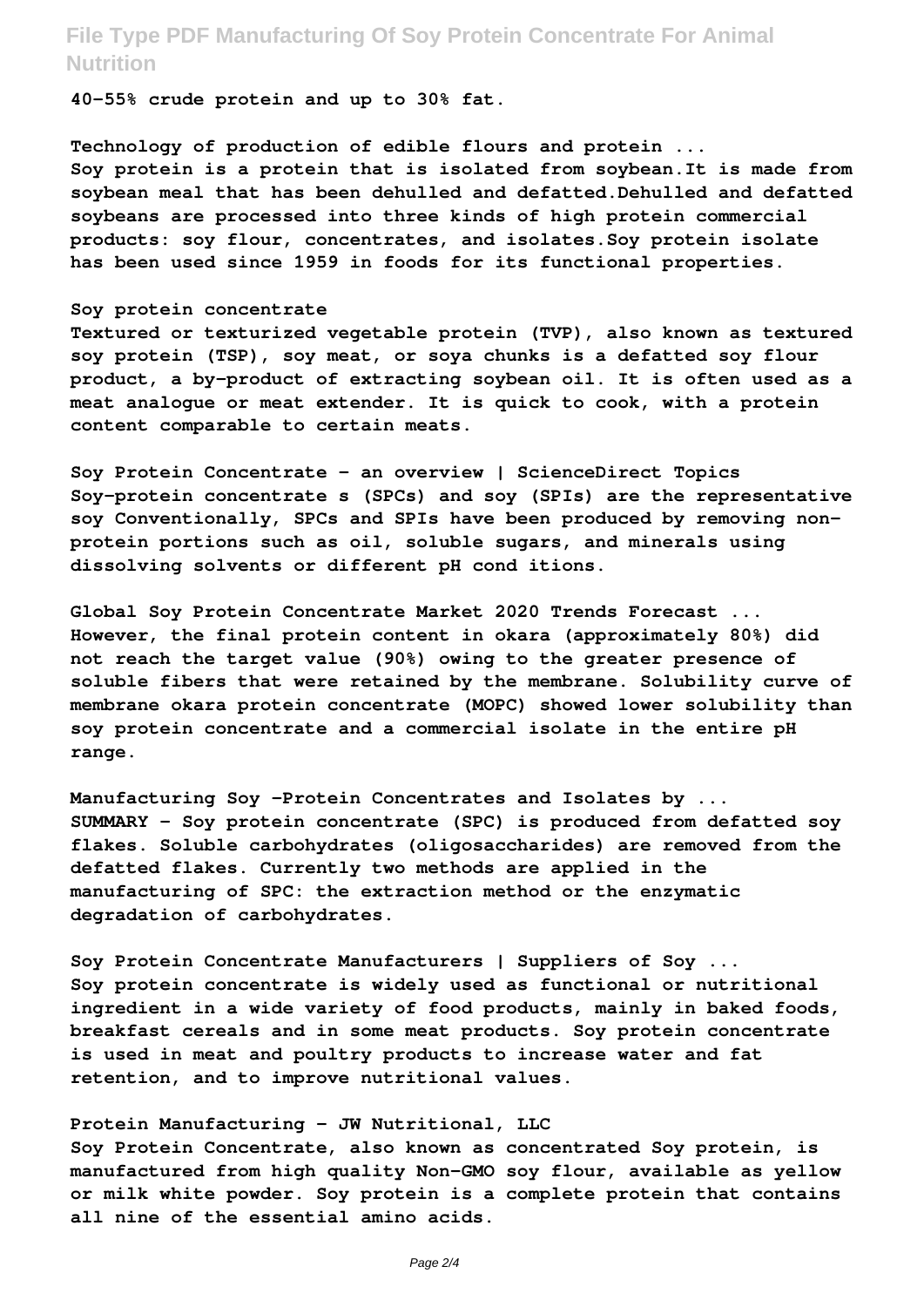**SPC by Nordic Soya - "The Soy Protein Concentrate ... manufacturers and suppliers of soy protein concentrate from around the world. Panjiva uses over 30 international data sources to help you find qualified vendors of soy protein concentrate.**

**SOY PROTEIN CONCENTRATEfor Aquaculture TECHNICAL BULLETIN ... Soy Protein Concentrate – Soy protein powder is manufactured from dehulled and defatted soybeans. This process includes the removal of carbohydrates, or sugars, to isolate the protein content. This process includes the removal of carbohydrates, or sugars, to isolate the protein content.**

**China Soy Protein Concentrate, Soy Protein Concentrate ... soy concentrate I want to Start-up a soy protein concentrate line but we have not suitable information about this activity for example soy protein concentrate Production methods, economic efficiency, information about various types of production devices and etc.**

**Technology of production of edible flours and protein ... Soy protein concentrate (SPC) is produced by refining soybean meal to a higher degree. In ethanol extraction, sugars, oligosaccharides and anti-nutritional factors (ANFs) are removed from soybean meal, leading to the concentration of protein. SPC produced by Nordic Soya is used by fish feed manufacturers and animal feed producers.**

**Production of Okara and Soy Protein Concentrates Using ... China Soy Protein Concentrate manufacturers - Select 2020 high quality Soy Protein Concentrate products in best price from certified Chinese Protein manufacturers, Soy Bean suppliers, wholesalers and factory on Made-in-China.com**

#### **Soy protein production**

**Soy protein concentrate (SPC) is produced by extracting soluble carbohydrates from defatted soy flour or flakes using alcohol, acid, or hot water. The resulting SPC contains at least 65% protein, and has decreased concentrations of soluble sugars, but total dietary fiber is usually increased (Riaz,...**

#### **Manufacturing Of Soy Protein Concentrate**

**Soy Protein Production Soy protein is made from dehulled, defatted soybean meal. The concentration of protein is achieved by removing most of the soluble non-protein compounds. These compounds are mainly soluble carbohydrates and some nitrogenous substances and minerals.**

**Soy Protein Concentrate Suppliers and Manufacturers in ... Jan 07, 2020 (The Expresswire) -- Global Soy Protein Concentrate market is predicted to grow at a very important CAGR within the future period because the...**